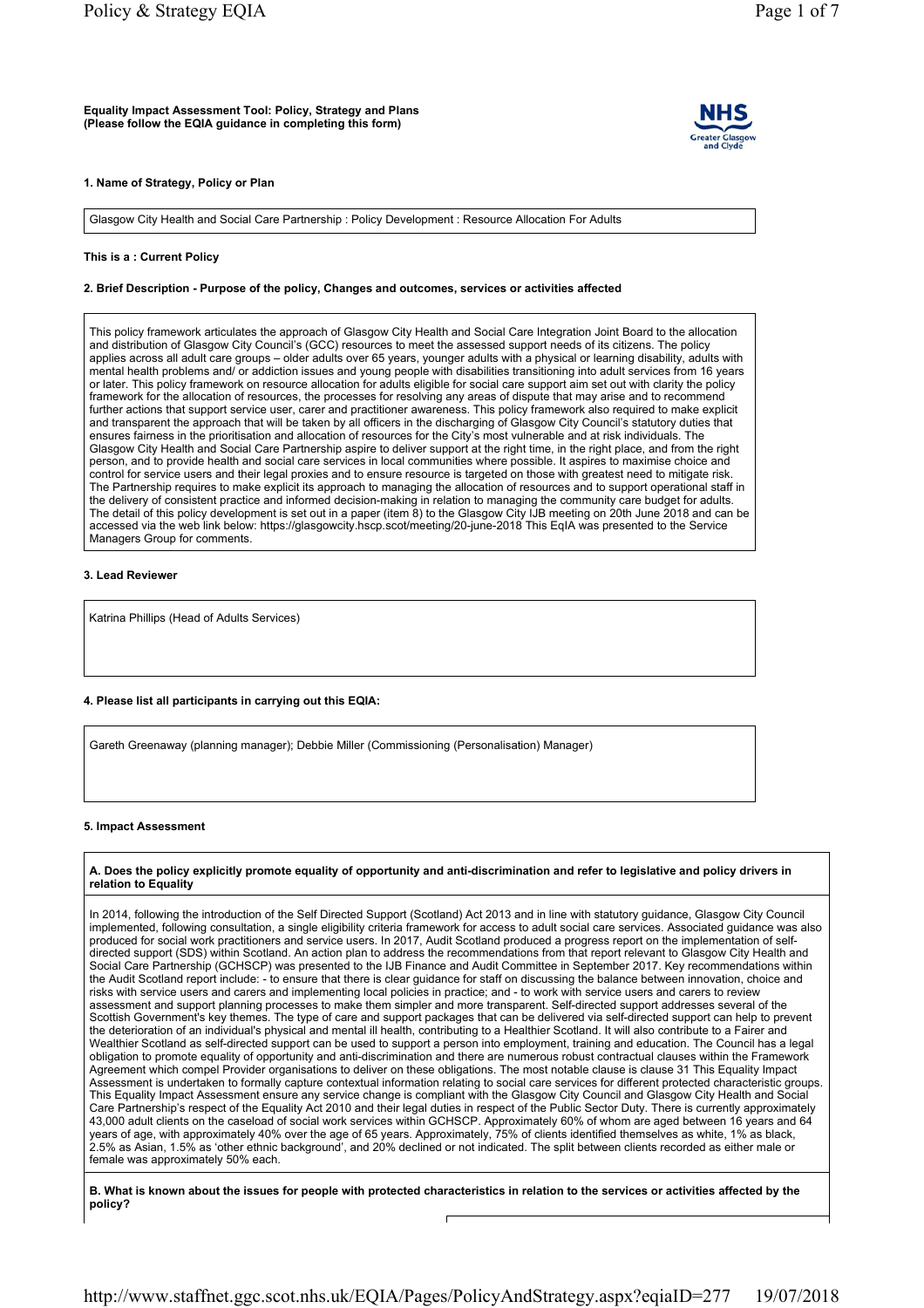|                        |                                                                                                                                                                                                                                                                                                                                                                                                                                                                                                                                                                                                                                                                                                                                                                                                                                                                                                                                                                                                                                                                                                                                                                                                                                                                                                                                                                                                        | <b>Source</b>                                                                                                                                                                  |
|------------------------|--------------------------------------------------------------------------------------------------------------------------------------------------------------------------------------------------------------------------------------------------------------------------------------------------------------------------------------------------------------------------------------------------------------------------------------------------------------------------------------------------------------------------------------------------------------------------------------------------------------------------------------------------------------------------------------------------------------------------------------------------------------------------------------------------------------------------------------------------------------------------------------------------------------------------------------------------------------------------------------------------------------------------------------------------------------------------------------------------------------------------------------------------------------------------------------------------------------------------------------------------------------------------------------------------------------------------------------------------------------------------------------------------------|--------------------------------------------------------------------------------------------------------------------------------------------------------------------------------|
| All                    | For individuals whose needs are assessed as<br>meeting Glasgow City Council(GCC)'s eligibility<br>criteria for access to social work services, a<br>more detailed assessment of need will then<br>take place. This more detailed assessment will<br>be led by a social care practitioner who will<br>seek to involve the individual as fully as<br>possible in this process and will also seek the<br>views and contributions of primary carers. They<br>will be required to confer with legal proxies for<br>example a Welfare Guardian or a Financial<br>Power of Attorney. They will also seek input<br>from health professionals, in particular the<br>individual's GP and other relevant<br>professionals potentially already involved in<br>their care or able to inform on their needs. GCC<br>discharges its statutory duty to assess need<br>through its social care practitioners (also known<br>as the 'assessor'). United Nations Convention<br>on the Rights of Persons with Disabilities and<br>Optional requires all service provision to be<br>concerned about the difficult conditions faced<br>by persons with disabilities who are subject to<br>multiple or aggravated forms of discrimination<br>on the basis of race, colour, sex, language,<br>religion, political or other opinion, national,<br>ethnic, indigenous or social origin, property,<br>birth, age or other status. | United Nations Convention on the Rights of Persons with Disabilities and<br><b>Optional Protocol:</b><br>http://www.un.org/disabilities/documents/convention/convoptprot-e.pdf |
| Sex                    | This section must be read in context with the<br>intersectionality for all the protected<br>characteristics. Trottier (2017): Women's<br>experiences of self directed support, Health<br>and Social Care Alliance Scotland in a small<br>scale mixed method research found that in<br>spite of the overwhelming evidence that women<br>face significant barriers to experiencing and<br>accessing good mental and physical health,<br>there was little consideration of gender at the<br>time the changes came into force. More<br>specifically, there was no regard for the<br>gendered dimensions of health and social care.<br>In its equality impact assessment of the<br>proposed Social Care (Self-directed Support)<br>Bill, the Scottish Government cited that its<br>reviews of SDS never raised gender as an<br>issue, which – to its mind – translated into there<br>being no gender implications for Self Directed<br>Support. The Poverty Alliance (2013)<br>qualitative investigation into lone parenthood<br>provides an interesting perspective regarding<br>access to services and gender. Within this,<br>their research suggests that although a large<br>proportion of services are available to single<br>parents, they are typically aimed at mothers,<br>with little consideration of single fathers.                                                                           | Poverty Alliance[.]<br>org/userfiles/files/EPIC/Reports/EPIC Research Surviving Poverty2013<br>$[.]$ pdf                                                                       |
| Gender<br>Reassignment | This section must be read in context with the<br>intersectionality for all the protected<br>characteristics. Transgender people are one of<br>the most marginalised protected characteristic<br>groups in the UK. Trans people are likely to<br>experience abuse at various point throughout<br>their lives. In a study by Scottish Transgender<br>Alliance (2008) 25% of respondents said they<br>had to move from a family home due to family<br>responses. This often results in homelessness,<br>46% had experienced transphobic abuse in<br>relationships and 62% had experienced<br>transphobic abuse from strangers in public<br>places                                                                                                                                                                                                                                                                                                                                                                                                                                                                                                                                                                                                                                                                                                                                                         | Scottish Transgender Alliance – Transgender experiences in Scotland<br>2008                                                                                                    |
|                        | This section must be read in context with the<br>intersectionality for all the protected<br>characteristics. Findings from studies focusing<br>on Glasgow ethnic minority populations in<br>Glasgow show that there is a low level of<br>awareness of services especially among older<br>people from BME communities. Studies also<br>suggest that older people do not know how to<br>go about accessing social services due to lack<br>of information. People often rely on third sector                                                                                                                                                                                                                                                                                                                                                                                                                                                                                                                                                                                                                                                                                                                                                                                                                                                                                                              | Sources in text                                                                                                                                                                |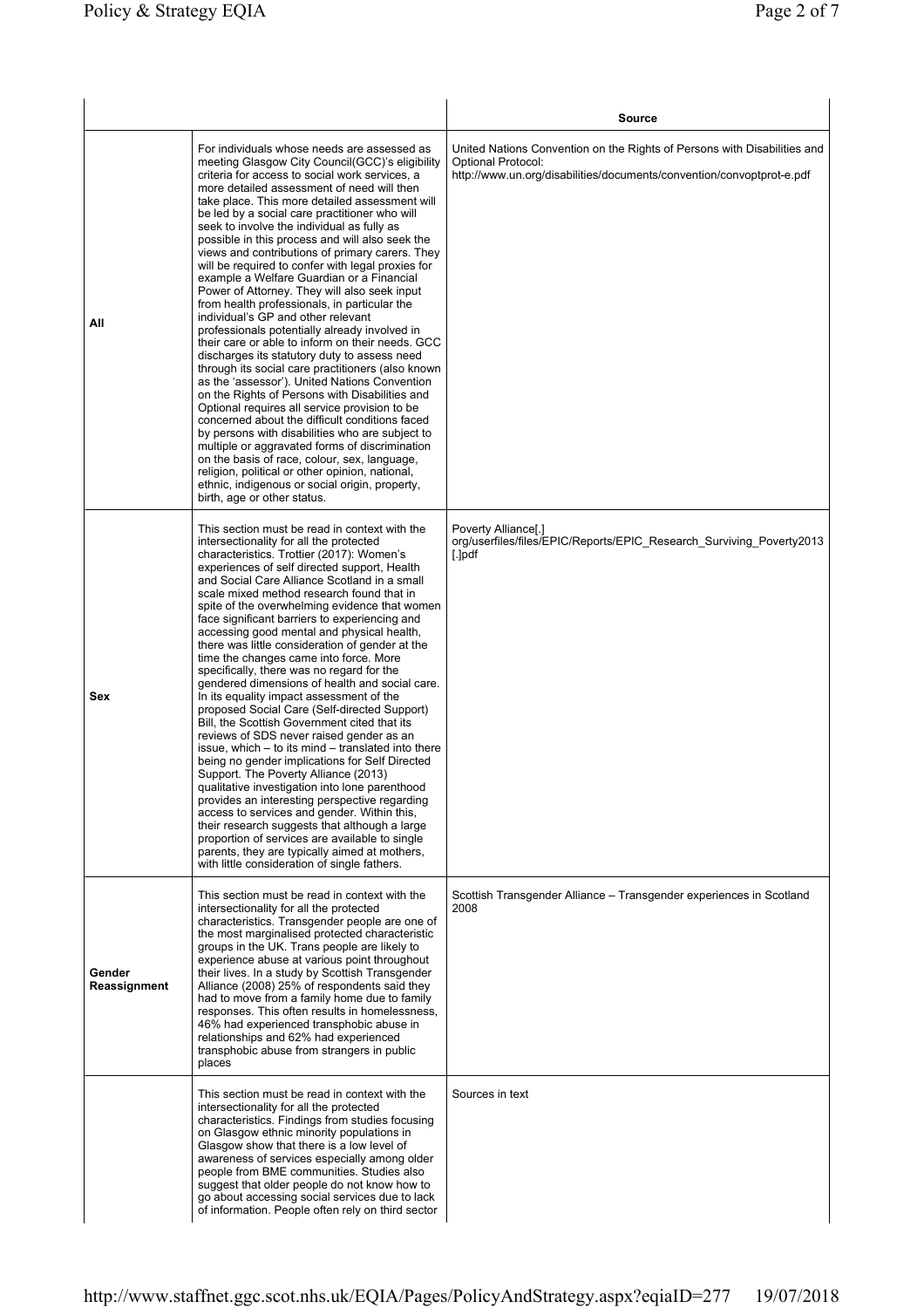| Race                         | organizations or word of mouth to gather<br>information about services. Evidence from<br>across a number of research studies highlights<br>that ethnic minorities in Scotland and in<br>particular in Glasgow are significantly under-<br>represented in many areas of service provision<br>and face barriers to accessing services. For<br>example, over three quarters (78.5%) social<br>services users in Glasgow are of white ethnic<br>origin compared to (4.5%) of BME, suggesting<br>that people from BME population are less likely<br>to use social services or are proportionately<br>under-represented in accessing social services<br>they might be entitled to Source: Malzer (2013)<br>Barriers to Accessing Services for Older<br>People in South Glasgow Currently Glasgow<br>services is providing support for over 80<br>regularly used languages in the city. A range of<br>learning opportunities is provided across the<br>city for English for Speakers of Other<br>Languages (ESOL). The Council is also<br>working in partnership with Colleges to improve<br>consistency of provision and to better match<br>demand for ESOL. Through Glasgow Life<br>programme, a total of 1,236 learners<br>participated in ESOL learning courses in 2015.<br>(GCC.2013. Census 2011)                          |                 |
|------------------------------|---------------------------------------------------------------------------------------------------------------------------------------------------------------------------------------------------------------------------------------------------------------------------------------------------------------------------------------------------------------------------------------------------------------------------------------------------------------------------------------------------------------------------------------------------------------------------------------------------------------------------------------------------------------------------------------------------------------------------------------------------------------------------------------------------------------------------------------------------------------------------------------------------------------------------------------------------------------------------------------------------------------------------------------------------------------------------------------------------------------------------------------------------------------------------------------------------------------------------------------------------------------------------------------------------------------------------|-----------------|
| <b>Disability</b>            | This section must be read in context with the<br>intersectionality for all the protected<br>characteristics. Around a third of disabled<br>people experience difficulties related to their<br>impairment in accessing public, commercial<br>and leisure goods and services. Moreover, a<br>quarter of disabled people say that they do not<br>frequently have choice and control over their<br>daily lives. However technology was<br>considered as one of the methods to reach out<br>to this community, the Office for National<br>Statistics, 2016 showed that: The common<br>barriers facing disabled people: • Physical<br>access to buildings .Communication<br>issues • Provision of advice and support<br>(People with learning disabilities) Scottish<br>Government British Sign Language (BSL)<br>National Plan 2017-2023 Action 41 require<br>work with local authorities, providers and<br>service users to improve the way that adult<br>social care is delivered, including how<br>residential care is commissioned and how care<br>and support is delivered to people at home.<br>The voices and experiences of service users,<br>including BSL users* will be at the center of<br>these reforms and will shape planning and<br>implementation and improve outcomes.                                       | Sources in text |
| Sexual<br><b>Orientation</b> | This section must be read in context with the<br>intersectionality for all the protected<br>characteristics. The Scottish Transgender<br>Alliance explored the difficulties faced by<br>transgender people in Scotland when<br>accessing services and more specifically, the<br>lack of understanding and appreciation of their<br>'gender identity' out with specialist services.<br>Although Lesbian, Gay, Bisexual and<br>Transgender plus (LGBT+) people can access<br>mainstream services, review of published<br>literature suggests that perceive discrimination<br>prevent LGB&T+ people to engage with<br>mainstream services, due to fear of stigma and<br>discrimination from service providers and other<br>service users. Lesbian, Gay, Bisexual and<br>Transgender plus (LGBT+) Disabled Men and<br>Women and Social Care Support (2016) found<br>that LGBT+ disabled people who use self-<br>directed social care support require that<br>support to be personalized and organized and<br>delivered in ways which maximize wellbeing<br>(as per all users of social care). However,<br>revealing, discussing and organizing needs<br>which might be said to relate to 'being and<br>doing' LGBT+, may prove challenging if staff<br>and services are not open to discussing or<br>responding to such needs | Sources in text |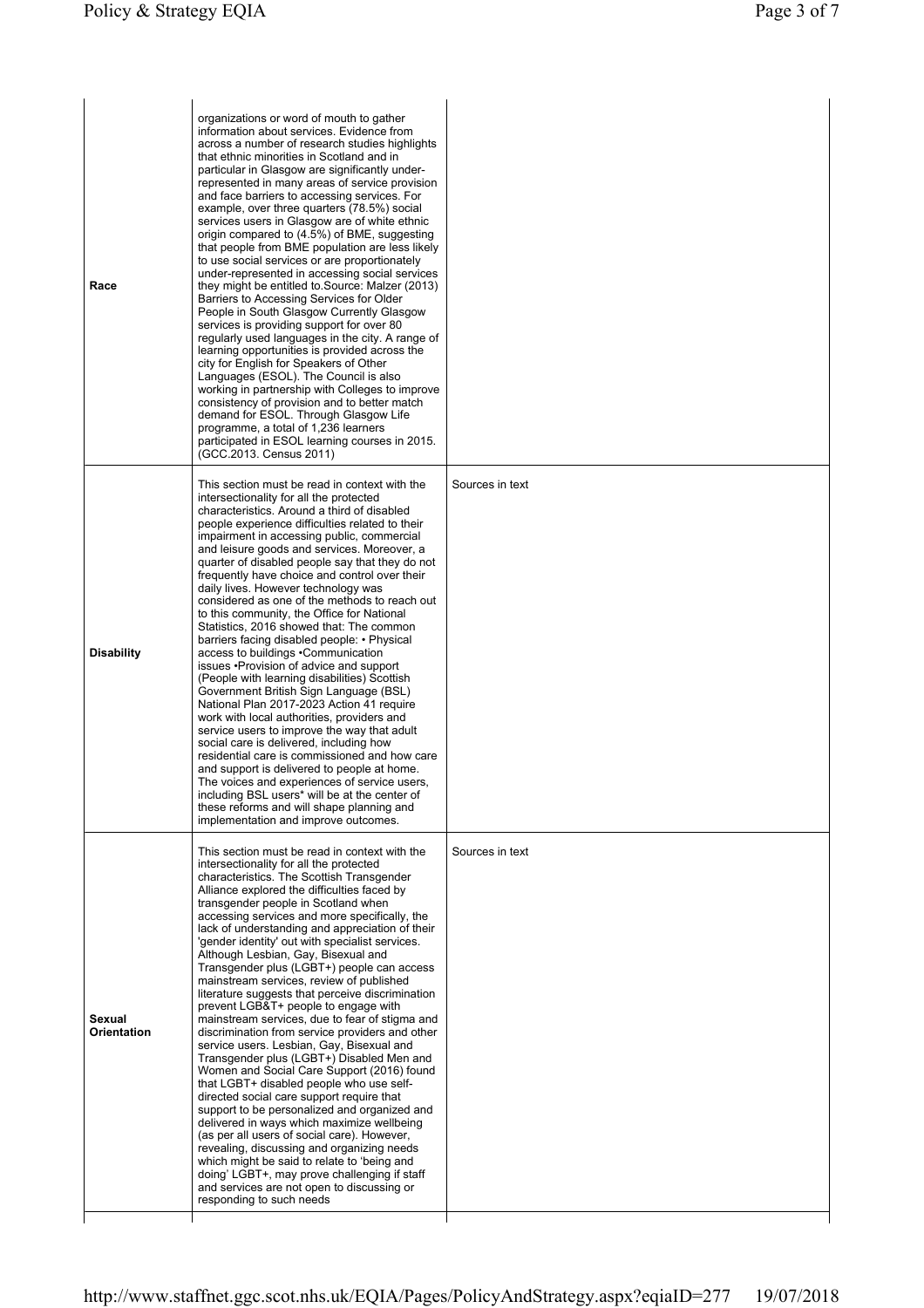| <b>Religion and</b><br><b>Belief</b>                                                                                        | This section must be read in context with the<br>intersectionality for all the protected<br>characteristics. Scottish Executive. 2005. Faith<br>Communities and Local Government in<br>Glasgow, referred to faith communities as<br>"under utilised resources" to promote<br>engagement with the cities broad population.<br>Although advancements have been made in<br>recent years, it is clear further work could be<br>done to fully engage with faith groups and<br>subsequently, increase overall engagement<br>with the cities diverse population in their role as<br>communities' leaders in social care.                                                                                                                                                                                                                                                                                                                                                                                                                                                                                                                                                                                                              | Sources in text |
|-----------------------------------------------------------------------------------------------------------------------------|--------------------------------------------------------------------------------------------------------------------------------------------------------------------------------------------------------------------------------------------------------------------------------------------------------------------------------------------------------------------------------------------------------------------------------------------------------------------------------------------------------------------------------------------------------------------------------------------------------------------------------------------------------------------------------------------------------------------------------------------------------------------------------------------------------------------------------------------------------------------------------------------------------------------------------------------------------------------------------------------------------------------------------------------------------------------------------------------------------------------------------------------------------------------------------------------------------------------------------|-----------------|
| Age                                                                                                                         | This section must be read in context with the<br>intersectionality for all the protected<br>characteristics. Trottier (2017): Women's<br>experiences of self-directed support, Health<br>and Social Care Alliance Scotland in a small<br>scale mixed method research found that there<br>are distinct differences between the age<br>groups, with older women more likely to choose<br>options that allow for greater control over<br>decision-making. . The ability to access quality<br>services is a fundamental aspect in ensuring<br>that older people enjoy a high quality of life<br>once leaving the labour market. Research has<br>demonstrated the need to involve older people<br>in the decision making processes underpinning<br>service design and delivery, whilst also<br>ensuring individuals from across the protected<br>characteristics are represented. Furthermore, it<br>is important to be aware of potential impacts<br>associated with age discrimination that leads to<br>inequality in terms of access to services and<br>user experience amongst different age groups,<br>and the need to develop multi-dimensional<br>approach to tackling inequality as a<br>consequence of age discrimination. | Sources in text |
| Pregnancy and<br><b>Maternity</b>                                                                                           | This section must be read in context with the<br>intersectionality for all the protected<br>characteristics.                                                                                                                                                                                                                                                                                                                                                                                                                                                                                                                                                                                                                                                                                                                                                                                                                                                                                                                                                                                                                                                                                                                   |                 |
| Marriage and<br><b>Civil Partnership</b>                                                                                    | This section must be read in context with the<br>intersectionality for all the protected<br>characteristics.                                                                                                                                                                                                                                                                                                                                                                                                                                                                                                                                                                                                                                                                                                                                                                                                                                                                                                                                                                                                                                                                                                                   |                 |
| Social and<br><b>Economic Status</b>                                                                                        | This section must be read in context with the<br>intersectionality for all the protected<br>characteristics. SCVO (2014) (web-link:<br>https://scvo.org.uk/post/2013/07/10/regulations-<br>and-statutory-guidance-to-accompany-the-<br>social-care-self-directed-support-scotland-act-<br>2013) expressed their concern relating to the<br>current substantial and poverty inducing<br>changes to benefits drive through the intentions<br>behind the Self Directed Support legislation.<br>They felt that already, people may have lost<br>amounts of significant income, without even<br>considering the potential loss of mobility<br>components/support in the transfer to Personal<br>Independence Payment (PIP).                                                                                                                                                                                                                                                                                                                                                                                                                                                                                                         | Sources in text |
| Other<br>marginalised<br>groups<br>(homeless,<br>addictions,<br>asylum<br>seekers/refugees,<br>travellers, ex-<br>offenders | Providers & Personalisation Policy Briefing<br>(2017) suggested that people who are<br>homeless, or at risk of homelessness, may be<br>able to access SDS if they are assessed as<br>having on-going social care needs. Self-<br>Directed Support (SDS) should not be<br>applicable to homelessness accommodation or<br>hostel accommodation but only applies to<br>social care and support needs. The statutory<br>guidance states that SDS cannot be offered for<br>support provided under a Criminal Justice<br>Order but can be offered for other social care<br>support that the person may be receiving (E.g.:<br>home care, personal care, housing support).<br>People who are subject to a compulsory Drug<br>Treatment Order cannot be offered choice<br>under SDS for the compulsory part of the order,<br>but may be eligible for Self Directed Support for                                                                                                                                                                                                                                                                                                                                                         | Sources in text |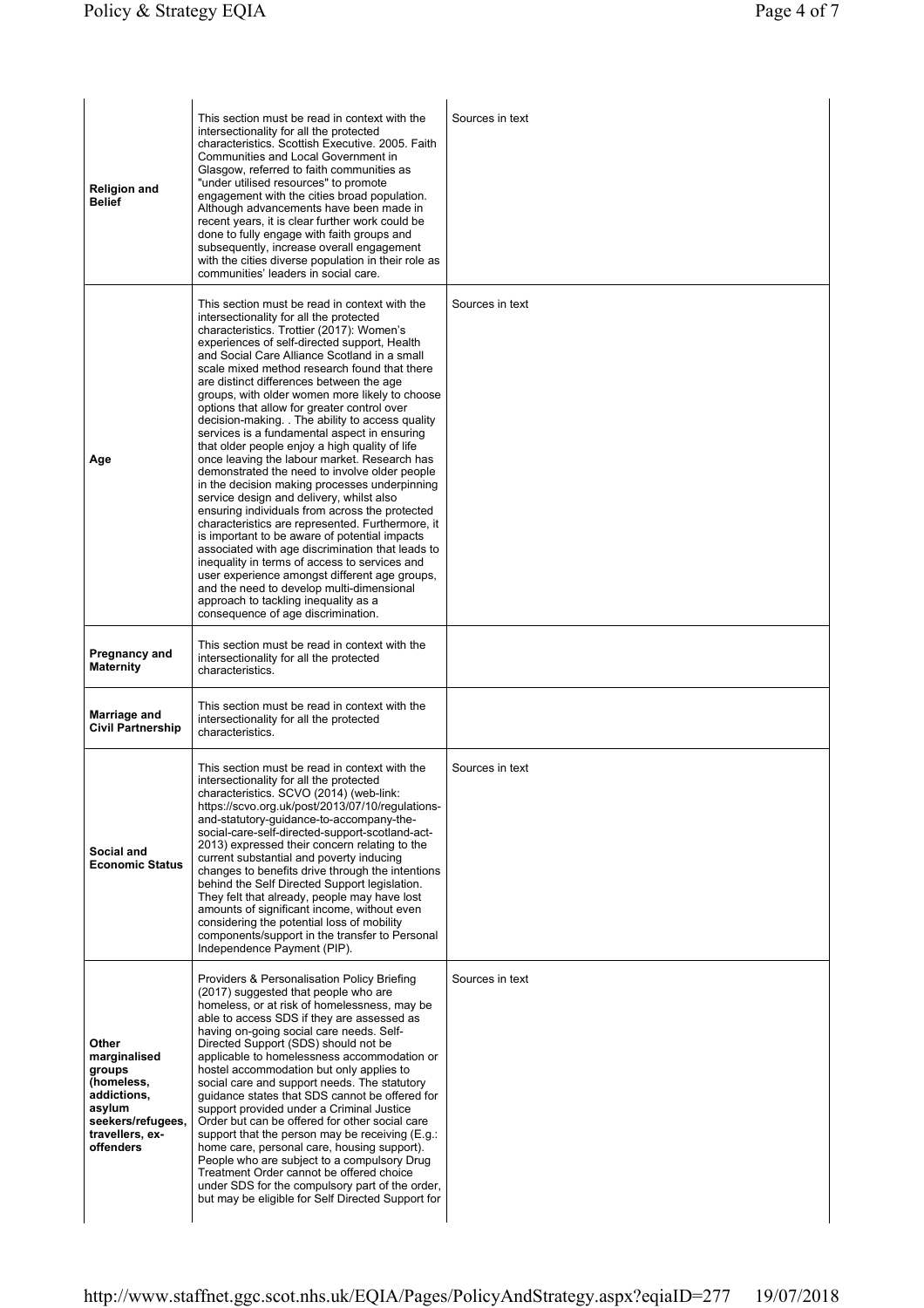| other kinds of social care support |
|------------------------------------|
|                                    |

|                                                 | <b>Highly Likely</b>                                                                                                                                                                                                                                                                                                                                                                                                                                                                             | Probable | <b>Possible</b> |
|-------------------------------------------------|--------------------------------------------------------------------------------------------------------------------------------------------------------------------------------------------------------------------------------------------------------------------------------------------------------------------------------------------------------------------------------------------------------------------------------------------------------------------------------------------------|----------|-----------------|
| General                                         | Application of the<br>policy will ensure<br>there is a more<br>transparent,<br>consistent and<br>equitable process<br>to underpin the<br>assessment and<br>resource allocation<br>process. The<br>particular needs of<br>any individual with<br>a protected<br>characteristic will<br>be taken fully into<br>account as part of<br>the assessment<br>process and<br>reflected in the<br>outcome based<br>support plan. A<br>range of additional<br>supports are<br>available to<br>support this. | N/A      | N/A             |
| Sex                                             | As above                                                                                                                                                                                                                                                                                                                                                                                                                                                                                         | N/A      | N/A             |
| Gender<br>Reassignment                          | As above                                                                                                                                                                                                                                                                                                                                                                                                                                                                                         | N/A      | N/A             |
| Race                                            | As above                                                                                                                                                                                                                                                                                                                                                                                                                                                                                         | N/A      | N/A             |
| <b>Disability</b>                               | As above                                                                                                                                                                                                                                                                                                                                                                                                                                                                                         | N/A      | N/A             |
| Sexual<br>Orientation                           | As above                                                                                                                                                                                                                                                                                                                                                                                                                                                                                         | N/A      | N/A             |
| <b>Religion and</b><br><b>Belief</b>            | As above                                                                                                                                                                                                                                                                                                                                                                                                                                                                                         | N/A      | N/A             |
| Age                                             | As above                                                                                                                                                                                                                                                                                                                                                                                                                                                                                         | N/A      | N/A             |
| <b>Marriage and</b><br><b>Civil Partnership</b> | As above                                                                                                                                                                                                                                                                                                                                                                                                                                                                                         | N/A      | N/A             |
| Pregnancy and<br><b>Maternity</b>               | As above                                                                                                                                                                                                                                                                                                                                                                                                                                                                                         | N/A      | N/A             |
| Social and<br><b>Economic Status</b>            | As Above                                                                                                                                                                                                                                                                                                                                                                                                                                                                                         | N/A      | N/A             |
| Other<br>marginalised                           |                                                                                                                                                                                                                                                                                                                                                                                                                                                                                                  |          |                 |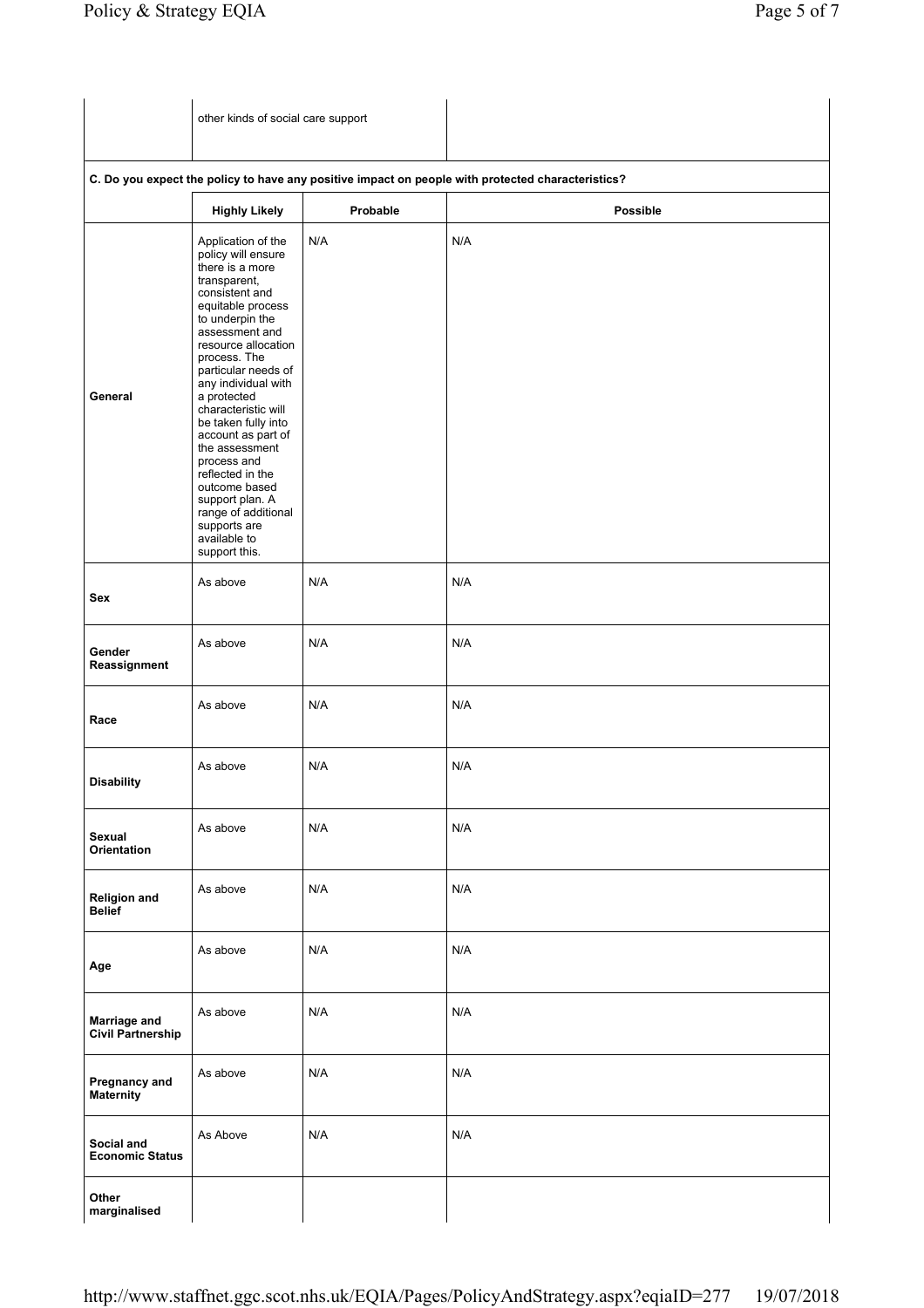| groups<br>(homeless,<br>addictions,<br>asylum<br>seekers/refugees,<br>travellers, ex-<br>offenders | As above             | N/A                                                                                                                                                                                                        | N/A                                                                                                                                                                                                                                                                                                                                                                                                                                                                                                                                                                                                                                                                                                                                                                                                                                                                                                            |
|----------------------------------------------------------------------------------------------------|----------------------|------------------------------------------------------------------------------------------------------------------------------------------------------------------------------------------------------------|----------------------------------------------------------------------------------------------------------------------------------------------------------------------------------------------------------------------------------------------------------------------------------------------------------------------------------------------------------------------------------------------------------------------------------------------------------------------------------------------------------------------------------------------------------------------------------------------------------------------------------------------------------------------------------------------------------------------------------------------------------------------------------------------------------------------------------------------------------------------------------------------------------------|
|                                                                                                    |                      |                                                                                                                                                                                                            | D. Do you expect the policy to have any negative impact on people with protected characteristics?                                                                                                                                                                                                                                                                                                                                                                                                                                                                                                                                                                                                                                                                                                                                                                                                              |
|                                                                                                    | <b>Highly Likely</b> | Probable                                                                                                                                                                                                   | <b>Possible</b>                                                                                                                                                                                                                                                                                                                                                                                                                                                                                                                                                                                                                                                                                                                                                                                                                                                                                                |
| General                                                                                            | N/A                  | N/A                                                                                                                                                                                                        | Where the person's assessed need can not be met within their current<br>accommodation / environment, it may be necessary for an individual's<br>care setting or model of care to change in order to meet those assessed<br>care needs. Issues arising for individuals in those circumstances will be<br>considered on a case by case basis. Every effort should continue to be<br>made to support individuals to live as independently as possible, in<br>accordance with assessed need and within the set 'relevant amount'<br>resource allocation. It is recognised that changes of a significant nature<br>in an individual's care plan, such as a change of care setting, can be<br>unsettling for the individual concerned and their family. Practitioners<br>should continue to be sensitive to this when supporting people who<br>require to make the transition to a new care setting or model of care |
| Sex                                                                                                | N/A                  | N/A                                                                                                                                                                                                        | As above                                                                                                                                                                                                                                                                                                                                                                                                                                                                                                                                                                                                                                                                                                                                                                                                                                                                                                       |
| Gender<br>Reassignment                                                                             | N/A                  | N/A                                                                                                                                                                                                        | As above                                                                                                                                                                                                                                                                                                                                                                                                                                                                                                                                                                                                                                                                                                                                                                                                                                                                                                       |
| Race                                                                                               | N/A                  | N/A                                                                                                                                                                                                        | As above                                                                                                                                                                                                                                                                                                                                                                                                                                                                                                                                                                                                                                                                                                                                                                                                                                                                                                       |
| <b>Disability</b>                                                                                  | N/A                  | N/A                                                                                                                                                                                                        | As above                                                                                                                                                                                                                                                                                                                                                                                                                                                                                                                                                                                                                                                                                                                                                                                                                                                                                                       |
| Sexual<br>Orientation                                                                              | N/A                  | N/A                                                                                                                                                                                                        | As above                                                                                                                                                                                                                                                                                                                                                                                                                                                                                                                                                                                                                                                                                                                                                                                                                                                                                                       |
| <b>Religion and</b><br><b>Belief</b>                                                               | N/A                  | N/A                                                                                                                                                                                                        | As above                                                                                                                                                                                                                                                                                                                                                                                                                                                                                                                                                                                                                                                                                                                                                                                                                                                                                                       |
| Age                                                                                                | N/A                  | N/A                                                                                                                                                                                                        | As above                                                                                                                                                                                                                                                                                                                                                                                                                                                                                                                                                                                                                                                                                                                                                                                                                                                                                                       |
| Marriage and<br><b>Civil Partnership</b>                                                           | N/A                  | N/A                                                                                                                                                                                                        | As above                                                                                                                                                                                                                                                                                                                                                                                                                                                                                                                                                                                                                                                                                                                                                                                                                                                                                                       |
| Pregnancy and<br><b>Maternity</b>                                                                  | N/A                  | N/A                                                                                                                                                                                                        | As above                                                                                                                                                                                                                                                                                                                                                                                                                                                                                                                                                                                                                                                                                                                                                                                                                                                                                                       |
| Social and<br><b>Economic Status</b>                                                               | N/A                  | Should resource<br>allocation amount reduce,<br>service users with<br>personal finances will be<br>more able to consider<br>'topping up' their care<br>than people with limited<br>or no personal finances | N/A                                                                                                                                                                                                                                                                                                                                                                                                                                                                                                                                                                                                                                                                                                                                                                                                                                                                                                            |
| Other<br>marginalised<br>groups<br>(homeless,<br>addictions,<br>asylum<br>seekers/refugees,        | N/A                  | N/A                                                                                                                                                                                                        | As above                                                                                                                                                                                                                                                                                                                                                                                                                                                                                                                                                                                                                                                                                                                                                                                                                                                                                                       |